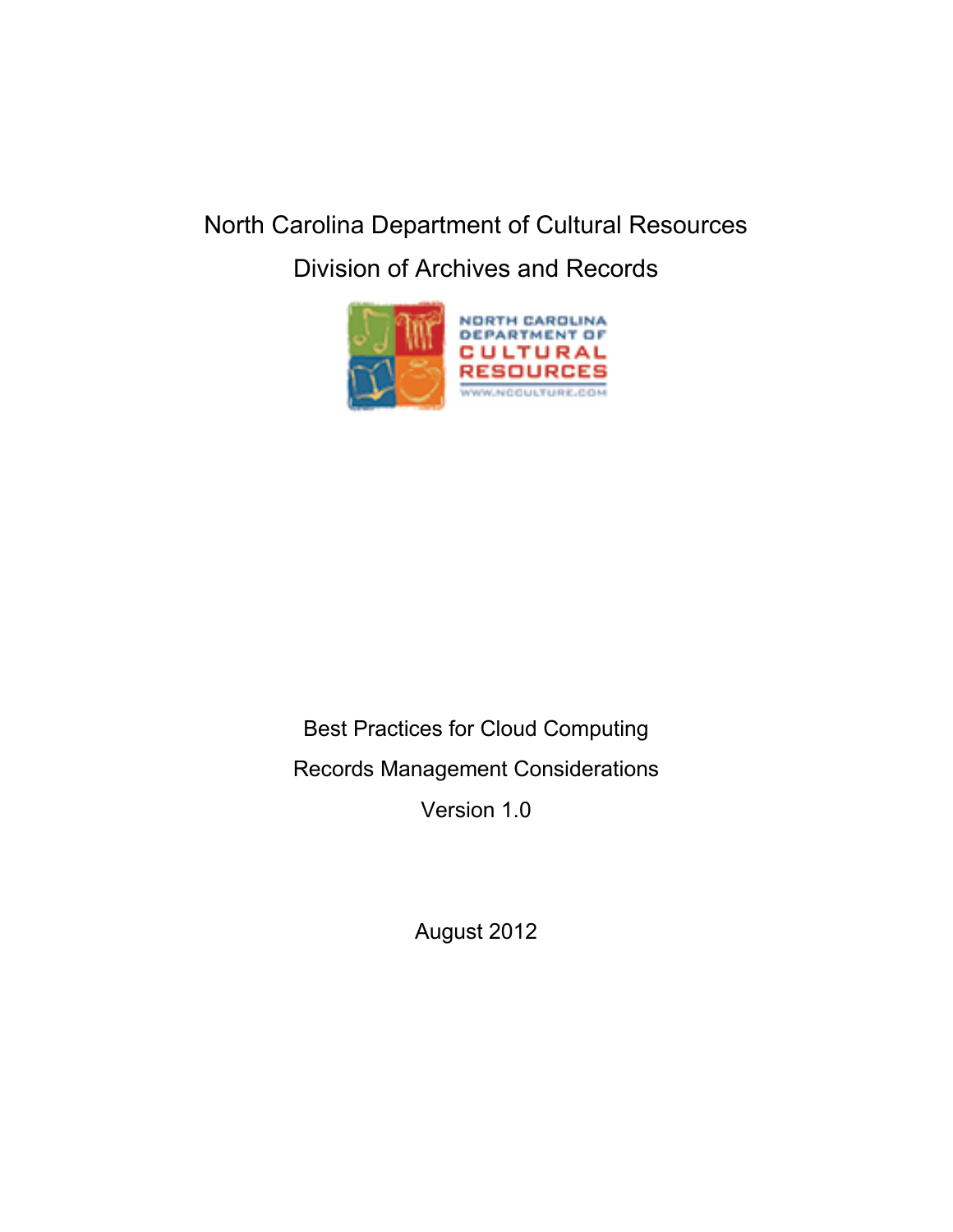## TABLE OF CONTENTS

| 4. Understanding and Negotiating the Terms of the Service Level Agreement 7 |  |
|-----------------------------------------------------------------------------|--|
|                                                                             |  |
|                                                                             |  |
|                                                                             |  |
|                                                                             |  |
|                                                                             |  |
|                                                                             |  |
|                                                                             |  |
|                                                                             |  |
|                                                                             |  |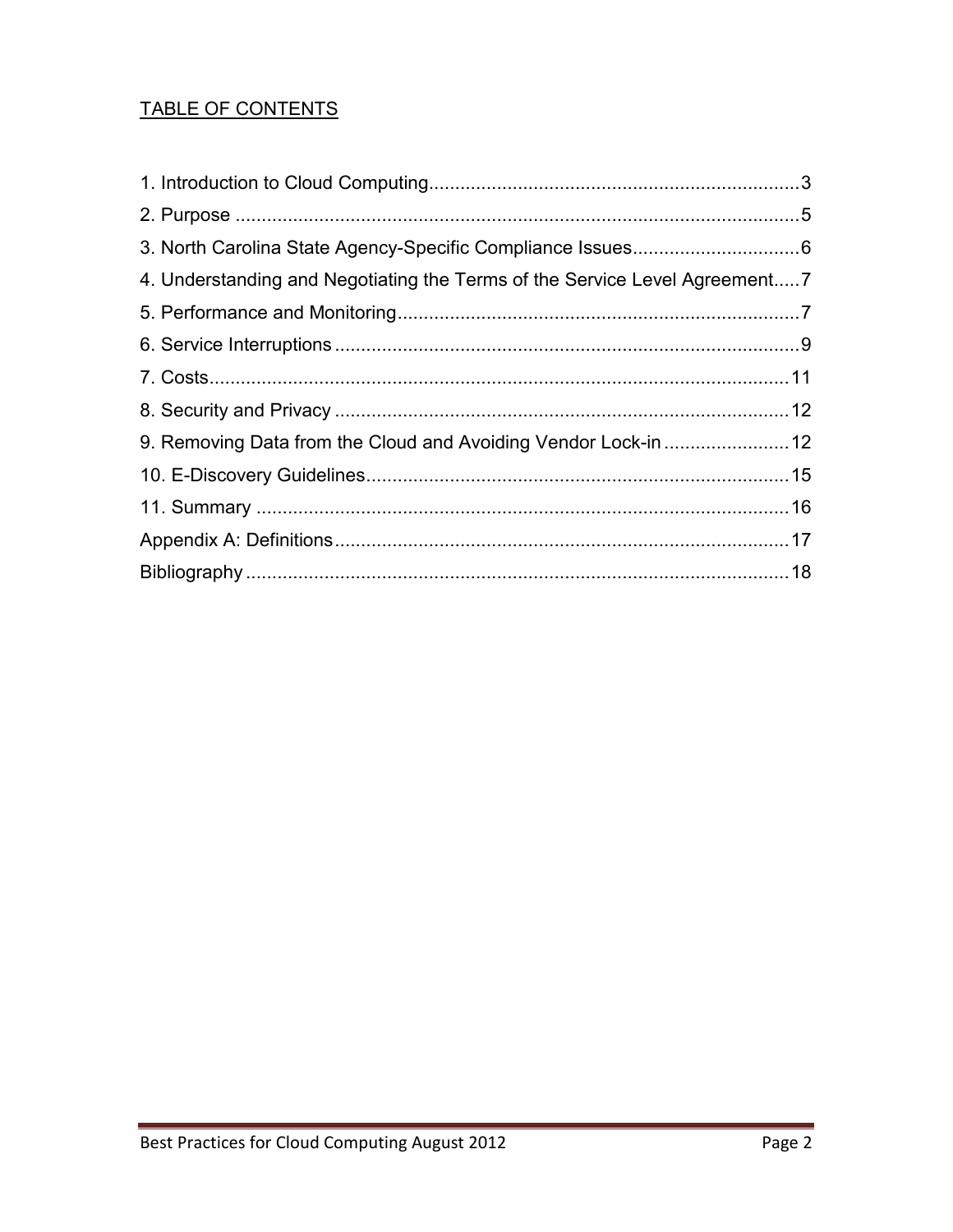## NOTE:

*This document is a topical overview intended to provide information to state and local governments about common cloud computing concerns with regards to their records. This is not a complete list of issues to consider before adopting cloud technologies. Depending on the unique needs and restrictions of your organization, other factors requiring evaluation and exploration will emerge. Seek assistance from an attorney and your agency's Information Technology (IT) department for legal advice and/or specific technical questions.* 

## <span id="page-2-0"></span>**1. Introduction to Cloud Computing**

The National Institute of Standards and Technology (NIST) defines cloud computing as a "model for enabling convenient, on-demand network access to a shared pool of configurable computing resources (e.g., networks, servers, storage, applications, and services) that can be rapidly provisioned and released with minimal management effort or service provider interaction."<sup>[1](#page-2-1)</sup> At its core, cloud computing can be understood as the acquisition and sharing of computing resources in a way similar to traditional utilities. Typically, service is available ondemand and customers pay for the amount of service they use. This model usually refers to infrastructure usage rather than licensing. Those fees are negotiated separately. The growing popularity of cloud computing over the past few years is a by-product of the provisioning of IT services over the Internet. It provides access, typically through the Internet, to services traditionally provided and supported in-house.

Cloud computing uses several preexisting technologies such as high-speed Internet, clustering, client-server computing, and large geographically distributed data centers. Cloud computing is merely the collection of these services offered together as one package. While adoption by the government sector (federal, state, regional, and local) has progressed more slowly than the private sector, government entities are increasingly looking to the cloud to be part of the solution for a range of IT needs. "Hybrid IT" is an emerging pattern where a portion of one's IT services are deployed to a public cloud while core services are retained in-house. For agencies that conduct operations online, cloud computing allows employees to access content and services regardless of their location or preferred computing device. This mobility is one of many advantages offered by cloud technology. Other commonly cited benefits for using "the cloud" include lower IT operating costs, faster IT implementation, increased productivity, and enhanced security.

Essential characteristics of cloud computing include multi-tenancy, on-demand self-service, broad network access, pooling of resources across multiple users, elasticity to respond to increased demands, and measured service based on payper-use. In other words, the service offers scalability to meet increased or decreased demand without requiring additional investment in fixed cost

Best Practices for Cloud Computing August 2012 **Page 3** Page 3

<span id="page-2-1"></span><sup>1</sup> Peter Mell and Timothy Grance, *The NIST Definition of Cloud Computing (Draft),* NIST, January 2011. http://csrc.nist.gov/publications/drafts/800-145/Draft-SP-800-145\_cloud-definition.pdf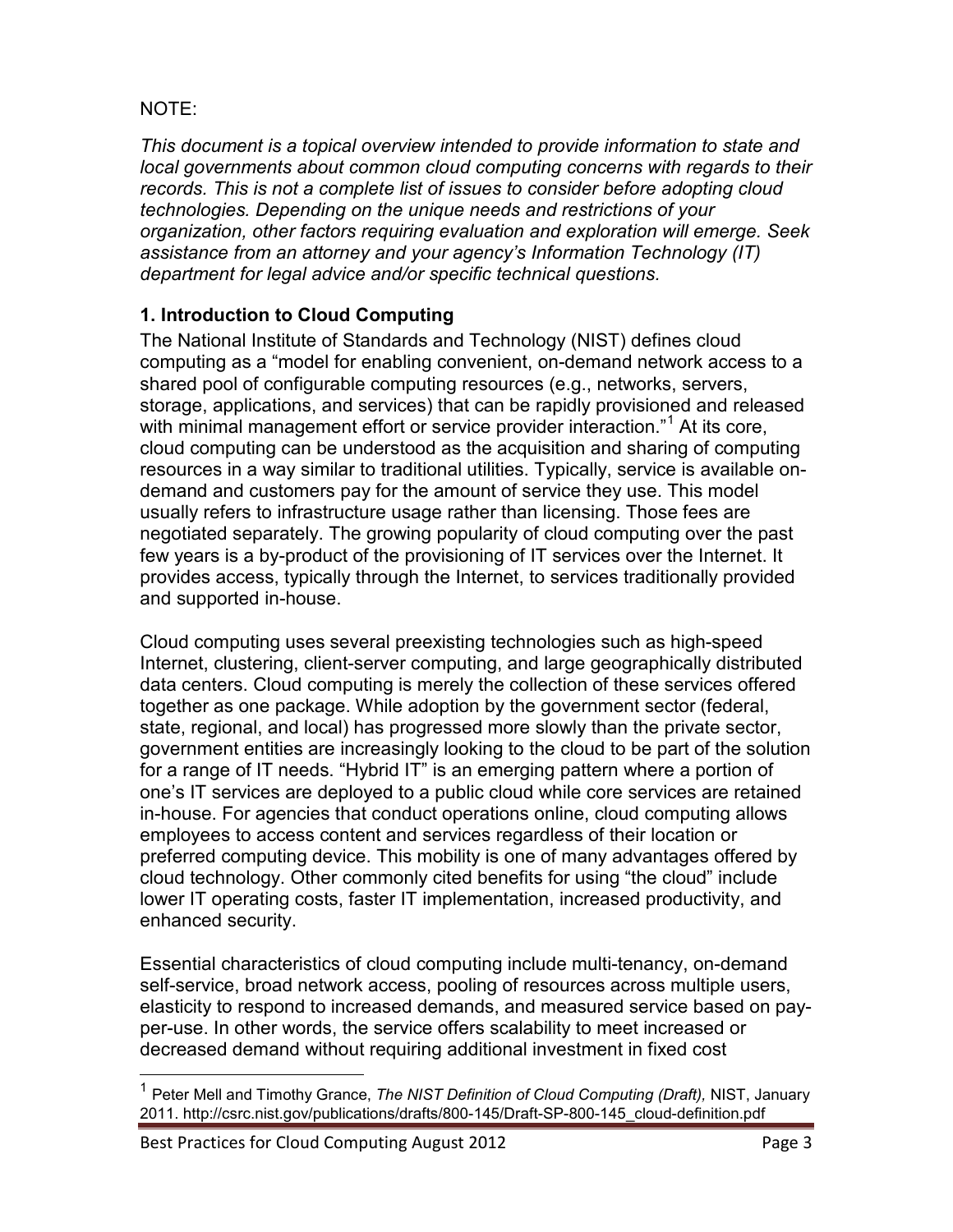infrastructure to the agency. The service provider is tasked with bearing the brunt of those costs and incorporates that structure into its business model. There are four service models for adopting cloud computing: Infrastructure-as-a-Service (IaaS), Platform-as-a-Service (PaaS), Software-as-a-Service (SaaS) and Dataas-a-Service (DaaS)

These models are often referred to as "cloud layers" because services are built on top of one another. IaaS is the foundation of all cloud services. PaaS builds upon IaaS. And SaaS builds upon PaaS. NIST describes the models as follows:

|             | Who Uses It?                       | <b>What Services are</b><br>available?                                                                                  | Why Use it?                                                                                                |
|-------------|------------------------------------|-------------------------------------------------------------------------------------------------------------------------|------------------------------------------------------------------------------------------------------------|
| <b>DaaS</b> | <b>Business Users</b>              | Geographic, financial,<br>and historical data<br>necessary for customer<br>business                                     | To aid in business<br>decisions                                                                            |
| <b>SaaS</b> | <b>Business Users</b>              | Email, Office<br>Automation, CRM,<br><b>Website Testing,</b><br>Wiki, Blog, Virtual<br>Desktop                          | To complete<br>business tasks                                                                              |
| <b>PaaS</b> | Developers and<br><b>Deployers</b> | Service and<br>application test,<br>development,<br>integration, and<br>deployment                                      | Create or deploy<br>applications and<br>services for users                                                 |
| <b>laaS</b> | System<br><b>Managers</b>          | Virtual machines,<br>operating systems,<br>message queues,<br>networks, storage,<br>CPU, and memory,<br>backup services | Create platforms<br>for service and<br>application test,<br>development,<br>integration, and<br>deployment |

Figure 1: General Services Administration Cloud Service Models and Use Cases

- Infrastructure-as-a-Service (IaaS): The on-demand infrastructure, a combination of hosting, provisioning, hardware, and basic services, offered to a user to operate a cloud. The user does not manage the underlying cloud infrastructure, but has control over operating systems, storage, and deployed applications. Examples of cloud infrastructure include Amazon's Elastic Cloud Compute© and RedHat's Cloudforms®.
- Platform-as-a-Service (PaaS): The capability offered to users to deploy their own applications onto the cloud through the provider's resources. The user does not manage or control the underlying infrastructure, but does maintain control over the deployed applications. Examples of platforms include Facebook©, Intuit©, Force.com®, Rackspace©, and Sharepoint®.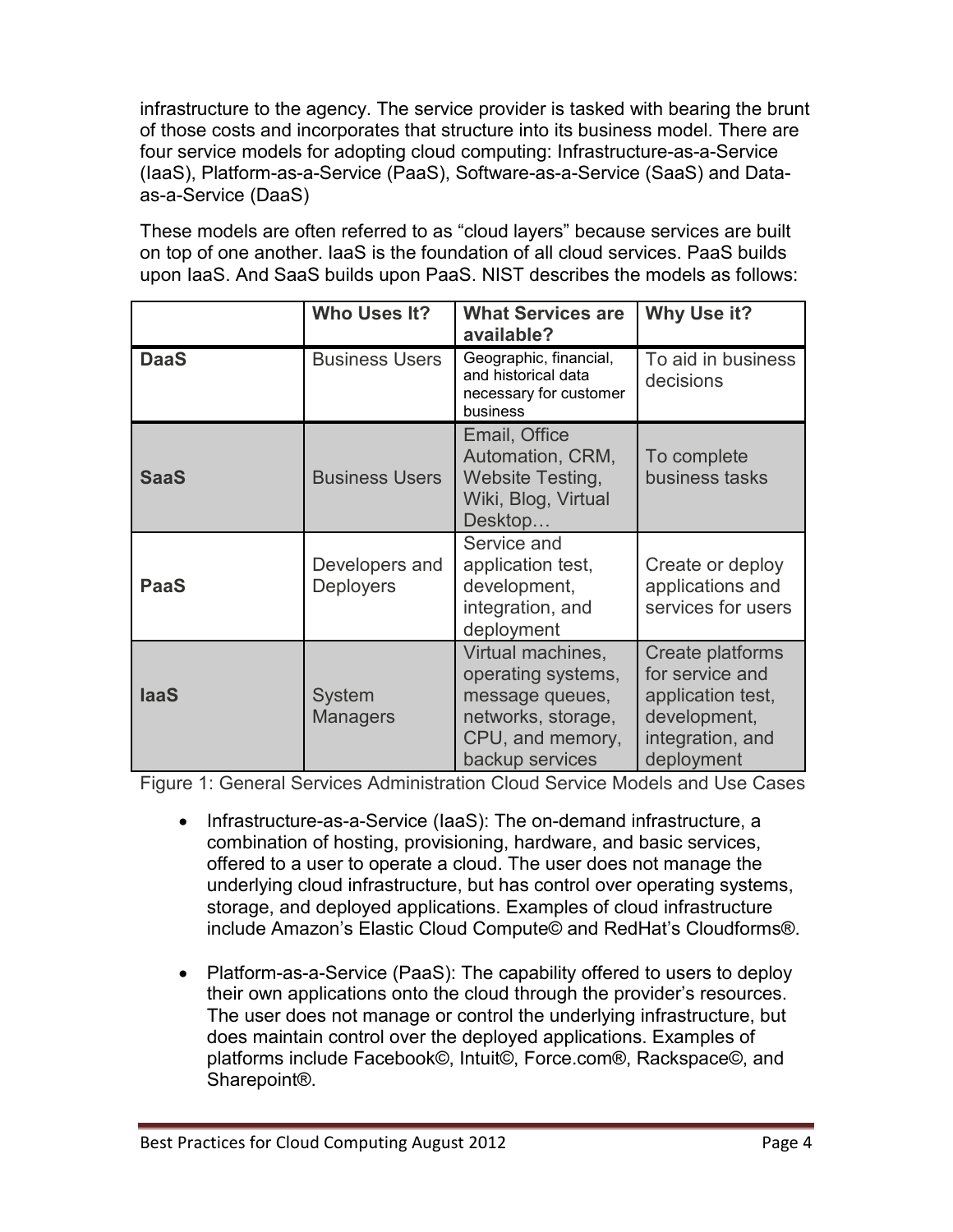• Software-as-a-Service (Saas): Software applications are remotely owned or managed by the provider and are accessible to users through a client, typically the Internet. The user controls neither the underlying infrastructure nor applications. Examples of SaaS applications include web-based email, iCloud©, GoogleDocs™, Dropbox©, and Survey Monkey™.

## <span id="page-4-0"></span>**2. Purpose**

State agencies are required to adhere to the Statewide Information Security Manual, published by the Office of the State Chief Information Officer. State agencies must also consider Session Laws of North Carolina, SL 2011-39. §11(c), which mandates that "State agencies developing and implementing information technol[o](#page-4-1)gy projects/applications shall use the State infrastructure to host their projects."<sup>2</sup> However, an exception to this requirement may be granted if approved by either the State Chief Information Officer on the basis of technology requirements or by the Office of State Budget and Management based on cost savings. When vetting potential service providers, it is important to keep in mind the directive set forth in the manual that states "vendors of cloud computing services shall agree with all [S](#page-4-2)tatewide Information Security standards when the State utilizes such services".<sup>3</sup>

Finally, computer systems that are not part of the State of North Carolina computer system but require connectivity to the state network or to agency networks must conform to state and agency security standards. Local governments and agencies should consider both federal and state best practices with regard to cloud computing as they move forward with their implementation of cloud base solutions. When considering cloud technology it is important to realize that cloud technology is not an all or nothing endeavor. Your office may choose to use it for only part of their technology needs. You should evaluate and understand your agency's operational needs in order to determine if adopting all or part of a cloud-based solution is feasible. When considering cloud technology, determine what motivates the decision:

- An inability to provide in-house services?
- A need to reduce costs?
- A desire to access content anywhere regardless of location?
- A need to redirect resources from IT infrastructure towards other organizational needs?
- Do you need to consider more than one cloud vendor to meet your business needs?

Cloud applications can be used for a variety of purposes including collaboration, communication, storage, access, or delivery of content.

<span id="page-4-1"></span><sup>2</sup> *Session Laws of North Carolina* 2011-391 (HB 22).

<span id="page-4-2"></span><sup>3</sup> Office of the State Chief Information Officer, *Statewide Information Security Manual* 2011, 21. [https://www.scio.nc.gov/Mission/InformationSecurityManual.aspx.](https://www.scio.nc.gov/Mission/InformationSecurityManual.aspx)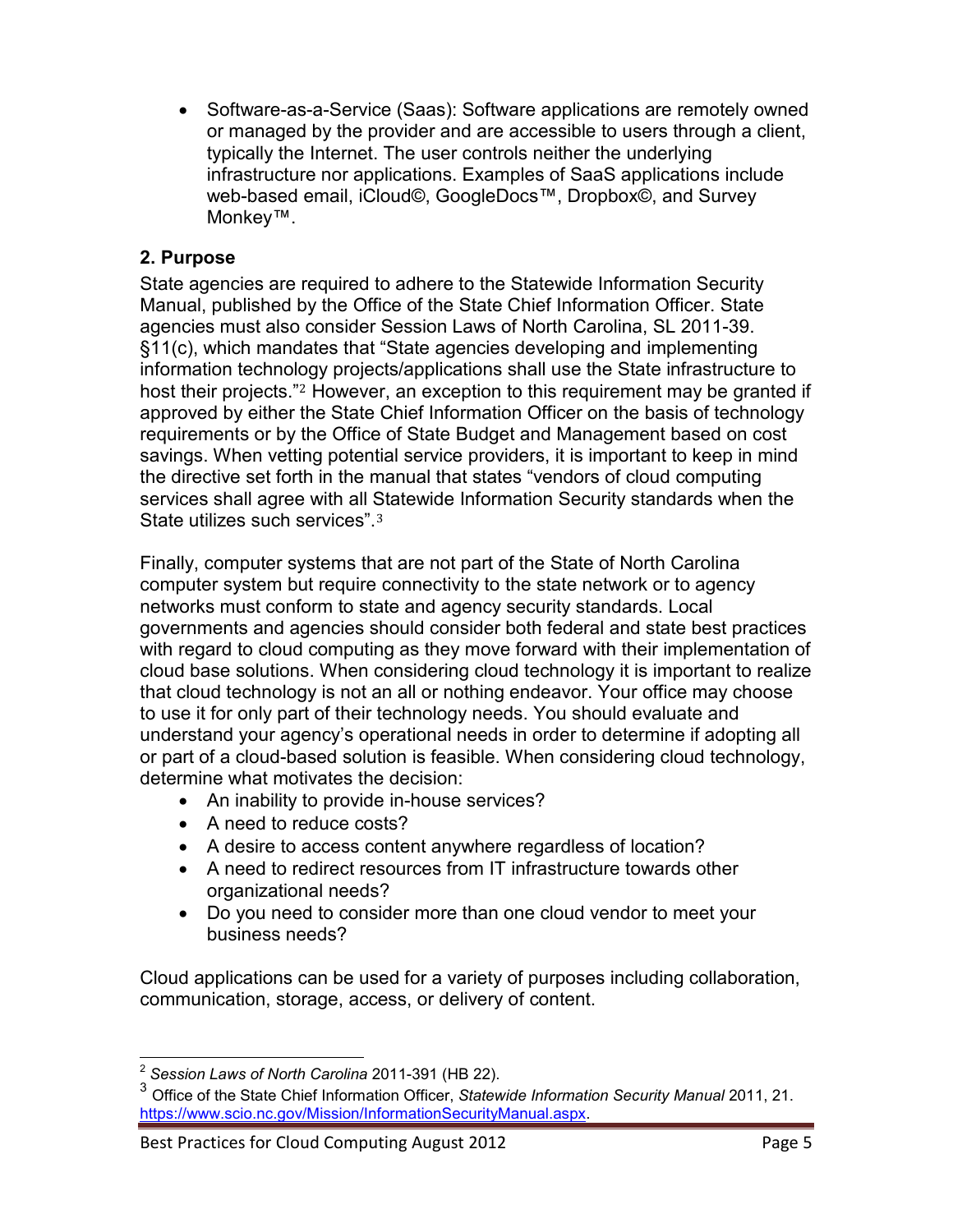Records (any Word document, email, text, chat, calendar, database, Excel document, etc.) that are made or received in connection with public business are public records. Transactions of public business conducted through cloud-based services are also public records and must be managed in accordance with each record's retention and disposition schedule. This requires greater attention to an office's records retention procedures and consideration as to how records will be handled in the cloud. If the office is going to offer content through the cloud while also hosting the data in-house, records management may proceed as it traditionally would with locally managed data. However, if the records are managed exclusively in the cloud, careful consideration should be taken regarding the implications of cloud storage for records management. For example, if the contract with the cloud vendor expires or the service is no longer supported by the vendor, you will need to download those records as well as any corresponding metadata onto a local system. The transfer must maintain the integrity of the files and you must be able to assure that the files are transferred accurately and completely. The use of cloud applications for storage will shape concerns related to security and confidentiality, ownership, ease of data removal/portability, and disaster recovery.

Regardless of your agency's intended use for cloud technology, understanding user expectations and whether they are being met by the service provider is critical. Ultimately, your agency should understand the impact of those issues before investigating cloud services or software. As you consider incorporating cloud technologies into your IT platform, pay attention to the following areas as you assess cloud providers and the services they offer.

#### <span id="page-5-0"></span>**3. North Carolina State Agency-Specific Compliance Issues**

All state agencies in North Carolina must adhere to the *Statewide Information Security Manual* (SISM) issued by the State Chief Information Officer (CIO).<sup>[4](#page-5-1)</sup> Depending on the operations of the agency, additional standards and statutory requirements may apply, such as the Health Insurance Portability and Accountability Act (HIPAA). Agencies are also required to follow [§ 132-1.10,](https://sn2prd0302.outlook.com/owa/redir.aspx?C=9JNiezwOOk2eFHPDqs29bEGOKgCync4IkXw9sw0VP4BsnNz5LzMoYAtAefVuPN1MDwakptuloC0.&URL=http%3a%2f%2fwww.ncleg.net%2fenactedlegislation%2fstatutes%2fhtml%2fbychapter%2fchapter_132.html) which states that any agency of the State or its political subdivisions, or any agent or employee of a government agency, that experiences a breach of personal information, as defined in Article 2A of Chapter 75 of the General Statutes, shall comply with the requirements of [G.S. §75-65.](https://sn2prd0302.outlook.com/owa/redir.aspx?C=9JNiezwOOk2eFHPDqs29bEGOKgCync4IkXw9sw0VP4BsnNz5LzMoYAtAefVuPN1MDwakptuloC0.&URL=http%3a%2f%2fwww.ncga.state.nc.us%2fEnactedLegislation%2fStatutes%2fHTML%2fBySection%2fChapter_75%2fGS_75-65.html) From a records management standpoint, North Carolina law does not distinguish between records stored in the cloud and records stored on site. However, cloud technology presents new challenges and complicating factors for records retention that must be addressed. It is important to remember that records generated and retained in the cloud remain public records. They are subject to the records retention and disposition schedules and generally subject to public access.

<span id="page-5-1"></span><sup>4</sup> Office of the State Chief Information Officer, *Statewide Information Security Manual* 2011, <https://www.scio.nc.gov/Mission/InformationSecurityManual.aspx>.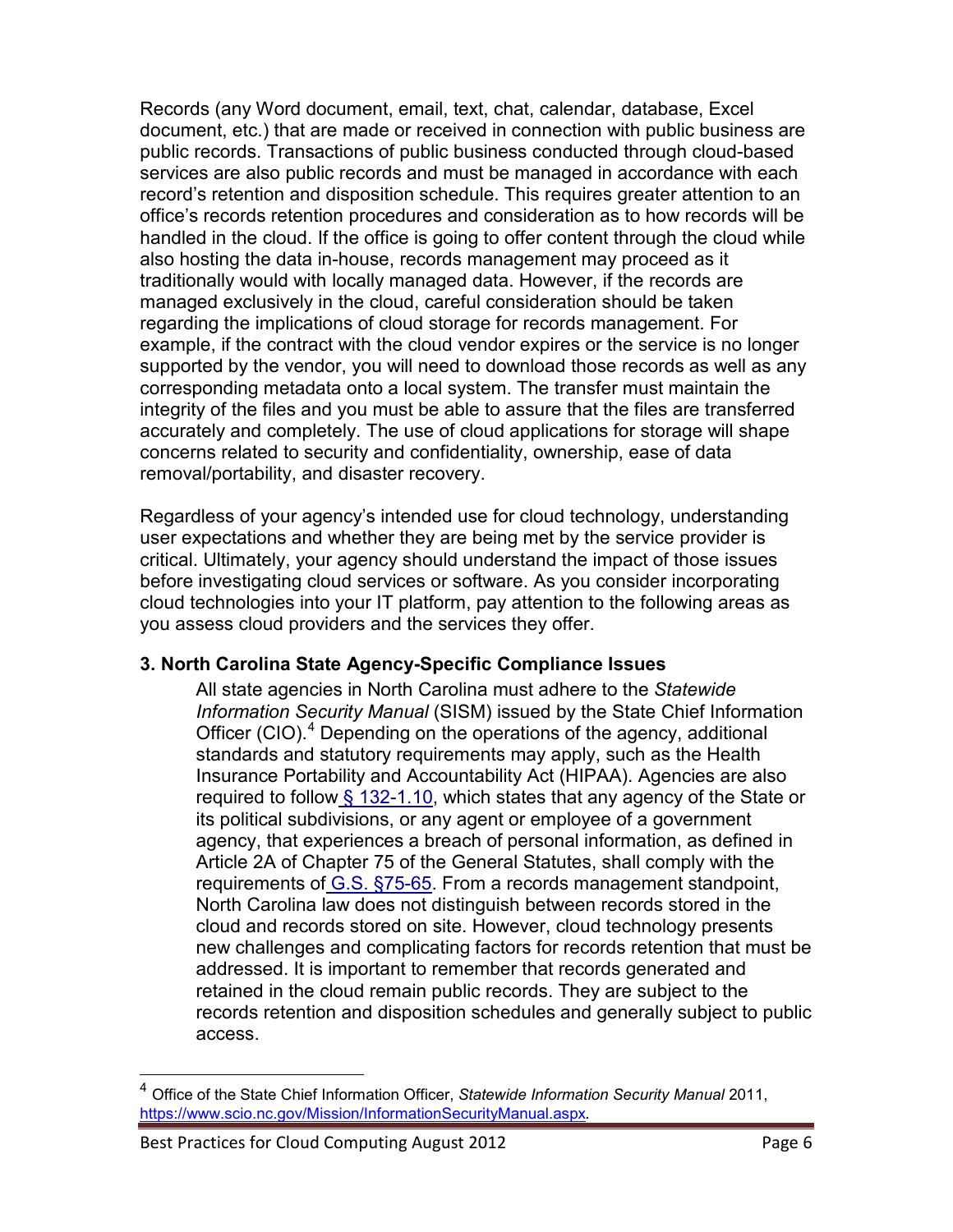G.S. §75-65 requires notice be given to those affected when there has been a breach following discovery or notification of the breach. The disclosure must be made without unreasonable delay, consistent with the legitimate needs of law enforcement and "consistent with any measures necessary to determine sufficient contact information, determine the scope of the breach and restore the reasonable integrity, security, and confidentiality of the data system."

Any business that maintains or possesses records or data containing personal information of North Carolina residents, or conducts business in North Carolina that maintains or possesses records or data containing personal information not owned or licensed by the business **shall notify** the owner or licensee of the information of any security breach immediately following discovery. Thus, in the event of a security breach, both the government entity and cloud provider are responsible for disclosure to affected persons.

Additionally, state agencies should be mindful of Session Law 2012-142, §6A.9.(b), State Private Cloud. The law declares that "the creation of a secure and flexible State private cloud is in the best interest of the people of this state."<sup>[5](#page-6-2)</sup>,

#### <span id="page-6-0"></span>**4. Understanding and Negotiating the Terms of the Service Level Agreement**

Issues discussed in this paper are similar for both subscription-based cloud service and free cloud services. However, the default agreements for public cloud providers typically do not provide adequate safeguard measures for an individual organization's security and privacy needs. Contact your IT department for more information regarding security requirements. The relationship between consumers and cloud computing providers is contractually governed by the Service Level Agreement (SLA). This serves as a covenant between the consumer and service provider of the expected level of service. It states specific parameters and minimum levels for all areas of service provided. The SLAs must be enforceable and address specific remedies that apply when the contract is not met adequately. Before signing an agreement, a thorough assessment and evaluation of the service provider and the lifecycle of the service should be conducted to determine if the service provider can meet the consumer's needs. Not all terms of an SLA are negotiable. But negotiations should at a minimum address areas described in greater detail below.

## <span id="page-6-1"></span>**5. Performance and Monitoring**

A typical SLA outlines metrics such as uptime/reliability, throughput, and service response times to determine whether the provider is delivering the agreed-upon service. This requires some method for monitoring service as well as a common understanding of performance definitions. The SLA must clearly define the

<span id="page-6-2"></span> <sup>5</sup> SL 2012-142, House Bill 950, An Act to Modify the Current Operations and Capital Improvements Appropriations Act of 2011 and For Other Purposes, §6A.9, a-f, accessed July 27, 2012.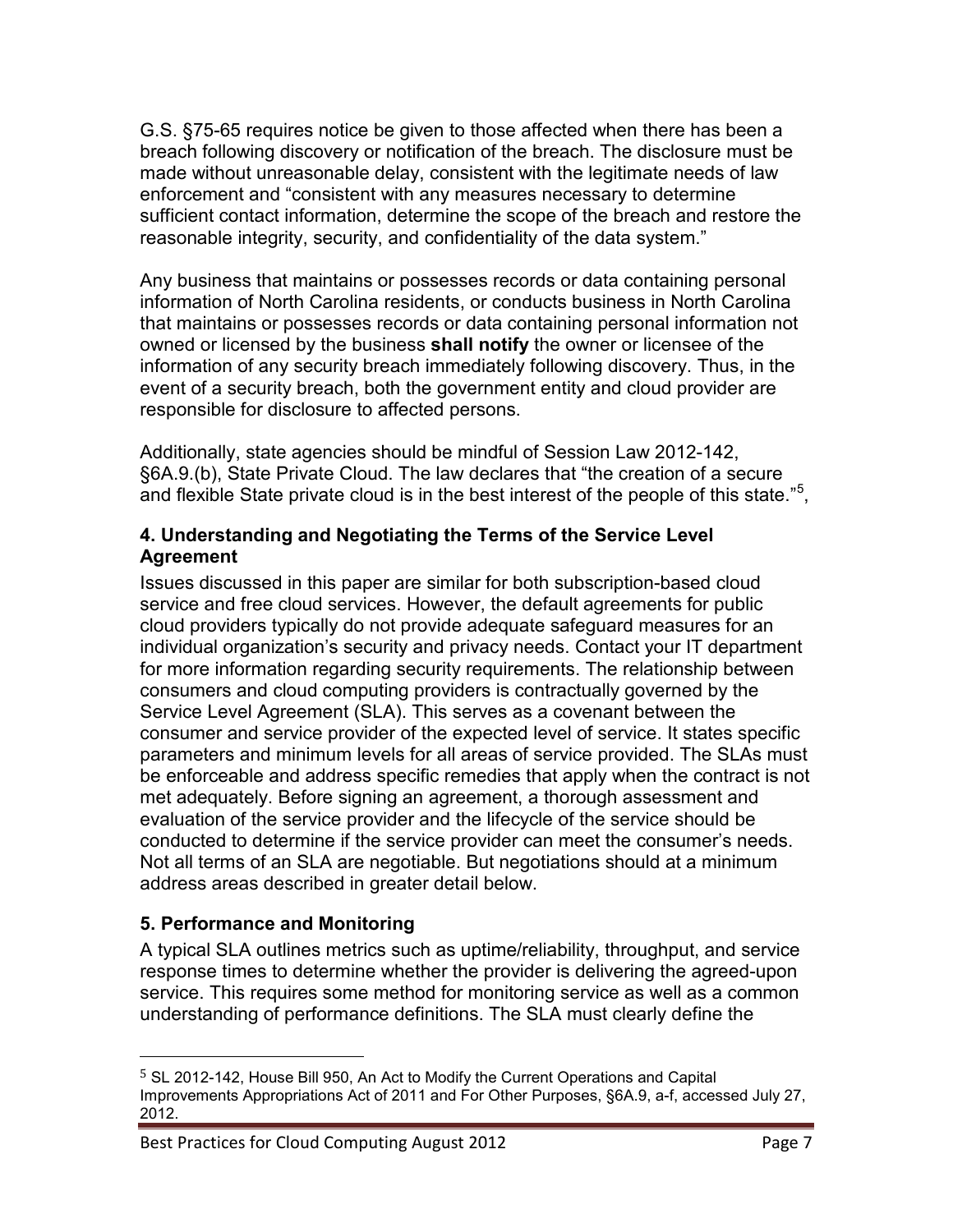metrics to ensure a mutual understanding of the obligations and expectations for both consumers and providers. To assess potential violations of the contract, the agency may want to specify a neutral third-party organization to monitor the performance of the provider. Otherwise the consumer is liable for any breaches that occur with loss of data or availability.

The role of the SLA is not limited to determining uptime and performance/monitoring. Other issues often covered include data preservation, data privacy, and security. As with any contract, you must understand the terminology and legal ramifications of the document. Confirm all desired business and legal requirements are met in writing. Ultimately the consumer is responsible for understanding how the provider will honor its contractual obligations. Additionally, in accordance with G.S. § 147-22.89, state agencies must "develop and continually review and update as necessary a business and disaster recovery plan with respect to information technology."<sup>[6](#page-7-0)</sup> In addition, executive branch state agencies are also subject to Executive Order 102-Continuity of Operations and Continuity of Government Planning. This executive order, issued in 2006, commands all executive state agencies to "prepare a Continuity of Operations and Continuity of Government Plan to [en](#page-7-1)sure the State's ability to deliver essential services under any circumstance."<sup>7</sup> Records hosted by cloud providers are subject to both G.S. § 147-22.89 and E.O. No. 102 and need to be addressed and provisions made to ensure the data is accessible in a disaster.

- **Availability**: refers to operational performance and user access to the system. Uptime is the amount of time the system can be expected to run without interruption. More critical applications require an increased level of availability in the cloud. The agency must determine the level of reliability required to meet this need. Downtime is defined as failure to deliver the expected service. Two types of downtime must be considered when choosing a service provider: the amount of planned downtime and the frequency of unplanned downtime. Planned downtime includes any time planned for applications to be offline to perform system maintenance or enhancements such as system upgrades. Unplanned downtime occurs by hardware or software failure. When defining availability requirements consider the following:
	- $\circ$  What are the operational consequences if the cloud is down? Can you quantify the cost to your agency?
	- o What do you consider a "reasonable" or acceptable amount of time to be down?
	- o How might downtime affect user experience or perception of the agency if you are delivering content to your citizens via the cloud?
	- o Levels of required availability will drive the costs of cloud computing. Be sure your requested availability is appropriate to the business need

<span id="page-7-1"></span><span id="page-7-0"></span>

 $6$  G.S. §147.33-89(a). Business continuity planning<br><sup>7</sup> Easley, Michael. Office of the Governor, "Executive Order No. 201-Continuity of Operations and Continuity of Government Planning." Last modified June 2006. Accessed June 15, 2012.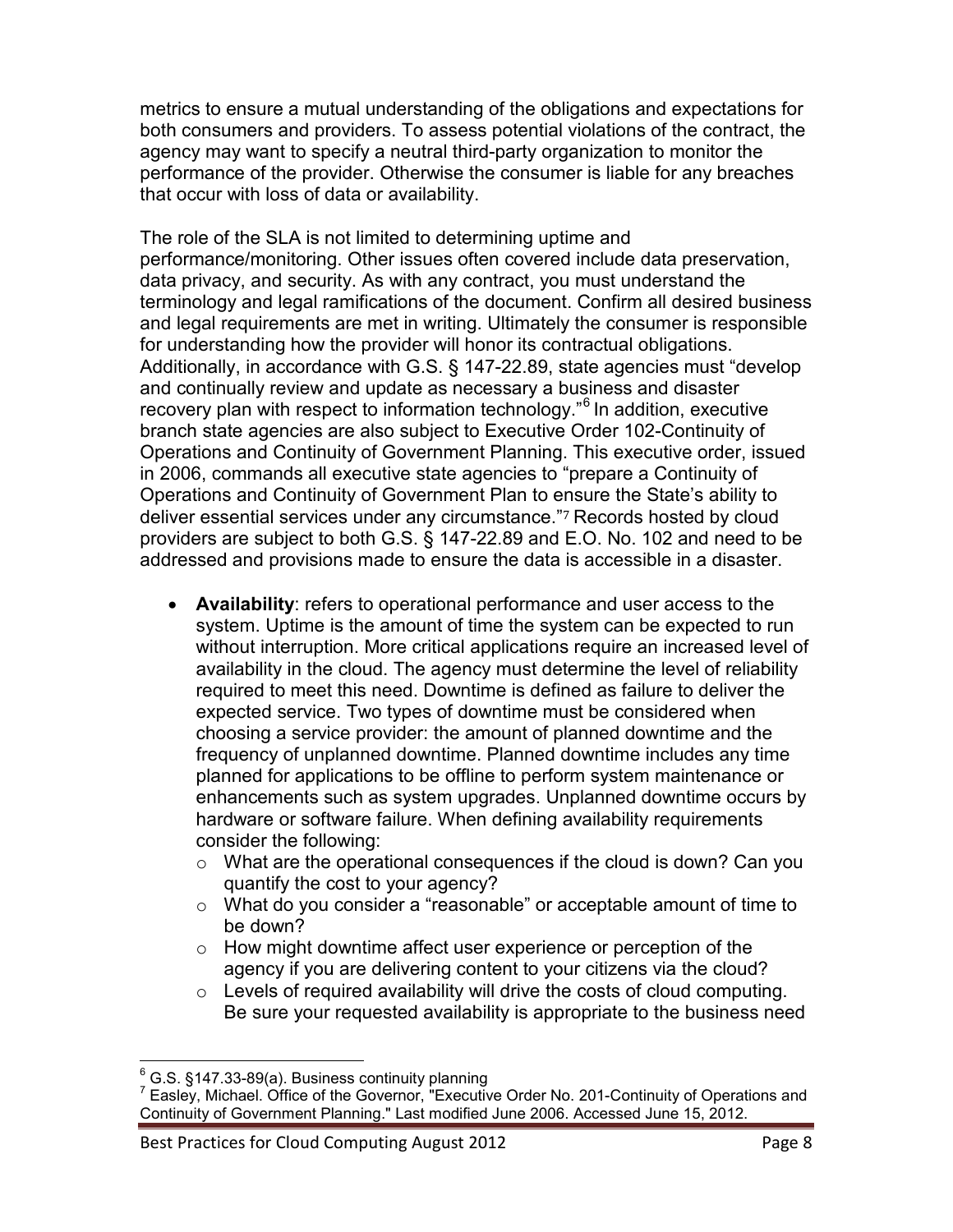as cost may increase dramatically if you demand 24/7 service or "hot" sites.

The SLA should establish any compensation paid by the service providers based on the number of hours the system or service is down. In addition to the amount of acceptable downtime specified in the SLA, it may also be helpful to look at the reliability of the underlying technology. Is the technology sufficient to provide the required amount of service? Does the cloud vendor have the capability of hosting your content at more than one site? Is it sufficient to address your needs for Continuity of Operations Plan (COOP) and disaster recovery? What provisions does the provider have in place in order to address shortcomings in the service?

- **Governance:** The use of cloud technologies requires an office to relinquish some control and oversight of data as well as the security of the data. While cloud computing is intended to simplify operations and reduce costs, it may require greater governance and oversight. Offices should develop organizational controls for cloud computing that align with inhouse technology practices. One way to test a vendor's services is to use it as a development or test environment. Your office should develop policies and best practices for implementing and testing services (i.e., comply with statewide standards). Additionally, your office should develop and deploy a comprehensive audit system or workflow process to ensure that data is stored, protected, and used in accordance with office practices.
- **Compliance**: Laws and regulations may complicate security and privacy for cloud computing adoption as specific data requirements applicable to your office must be followed regardless of where the data lives. Requirements pertaining to government or industry-related regulations, confidentiality, and privacy controls must be addressed by the service provider before you begin using their technology.

Other issues to examine include the process of controlling and granting access to the cloud and ensuring that data is protected. Ultimately, it is the responsibility of the office to ensure that legal and/or regulatory requirements are met. See the above section on "North Carolina specific issues" for more information. Additionally, the (IT cloud computing document) contains a comprehensive overview of security related concerns for cloud computing.

## <span id="page-8-0"></span>**6. Service Interruptions**

Despite claims for uninterrupted service, even major cloud providers such as Microsoft® and Amazon® can experience service outages. If your agency is using or plans to use cloud services, you need to protect yourself in the event of a service outage and to ensure business continuity. It is important to explore what can be done to prepare for possible interruptions and what backup measures are or should be in place in the event of an outage. Although the SLA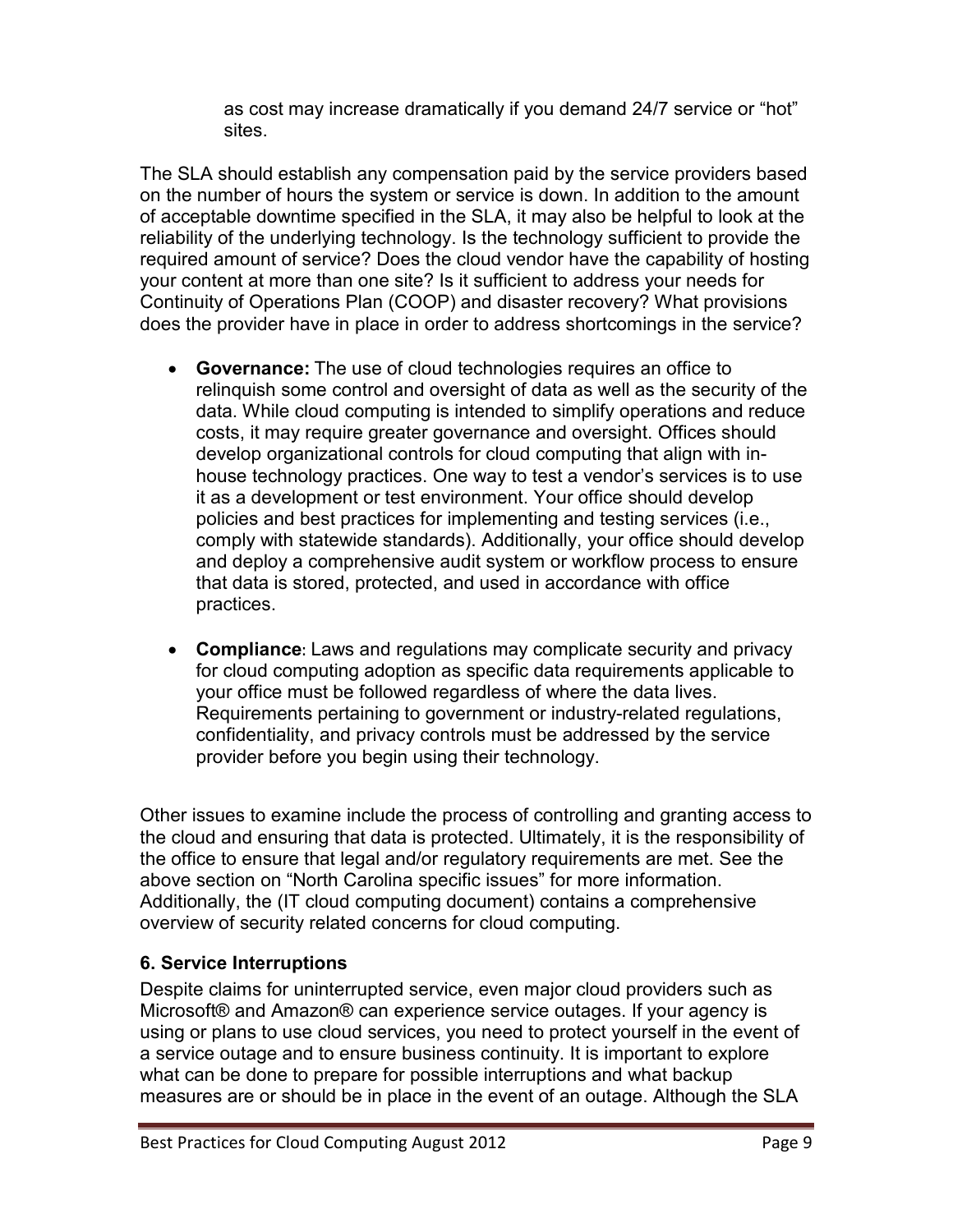establishes the expected uptime from the service provider, it is impossible to predict unexpected or prolonged service interruptions. In accordance with G.S. §147-22.89, offices should have a continuity of operations plan ready in the event of a service outage. If an office loses access to the data, all their operations hosted or managed in the cloud could come to a halt. This may prevent the office from providing services or information to their clients as well as create a legal liability for failing to provide these services.

A cloud-specific contingency plan should be developed and integrated with a preexisting Continuity of Operations Plan (COOP). The office should determine its operational needs, requirements for storage, classification of data, and determine acceptable risk levels for information held in the cloud. Any solution must meet the agency's particular operational needs by determining risks, requirements, and classifying data assets. Your office should examine how they intend to use cloud technology—as a storage site that mirrors locally hosted data, the sole storage entity for data, or as a collaboration tool while documents are being drafted. Things to consider while developing a COOP to address offsite data held in the cloud include:

- Identify what data is most critical for continuing operations.
- Identify data that contains sensitive or personally identifying information.
- Determine duration of data retention and how often it needs to be backed up.
- Determine how employees will communicate in the event that they lose access to email or data.
- Determine if it is feasible to use a third party provider to maintain an additional copy of the data. This could be crucial to data recovery.

Certain applications and data can withstand downtime without significant impact and work well for storage in the cloud. Items such as time-sensitive or critical data may be less suited for use or sole storage in the cloud and should be maintained locally. This includes mission-critical data of your organization that could create a security and/or legal risk if breached. Using cloud services does not need to be an "all or nothing" endeavor; your agency can put as much or as little data into the cloud as necessary to meet its business requirements.

While business continuity pertains to how an office would function in the event of some sort of interruption, disaster recovery focuses on the technology systems that support business functions and is a subset of business continuity.

When selecting a cloud service provider, pay close attention to the provider's disaster recovery plan and the specific details established in the SLA. It is important for your office to:

- Understand what constitutes a disaster
- Know who can declare a disaster
- Be aware of what measures are in place to minimize impact to operations
- Know the Recovery Point Objective. This includes how current the data must be and how much data loss the agency can tolerate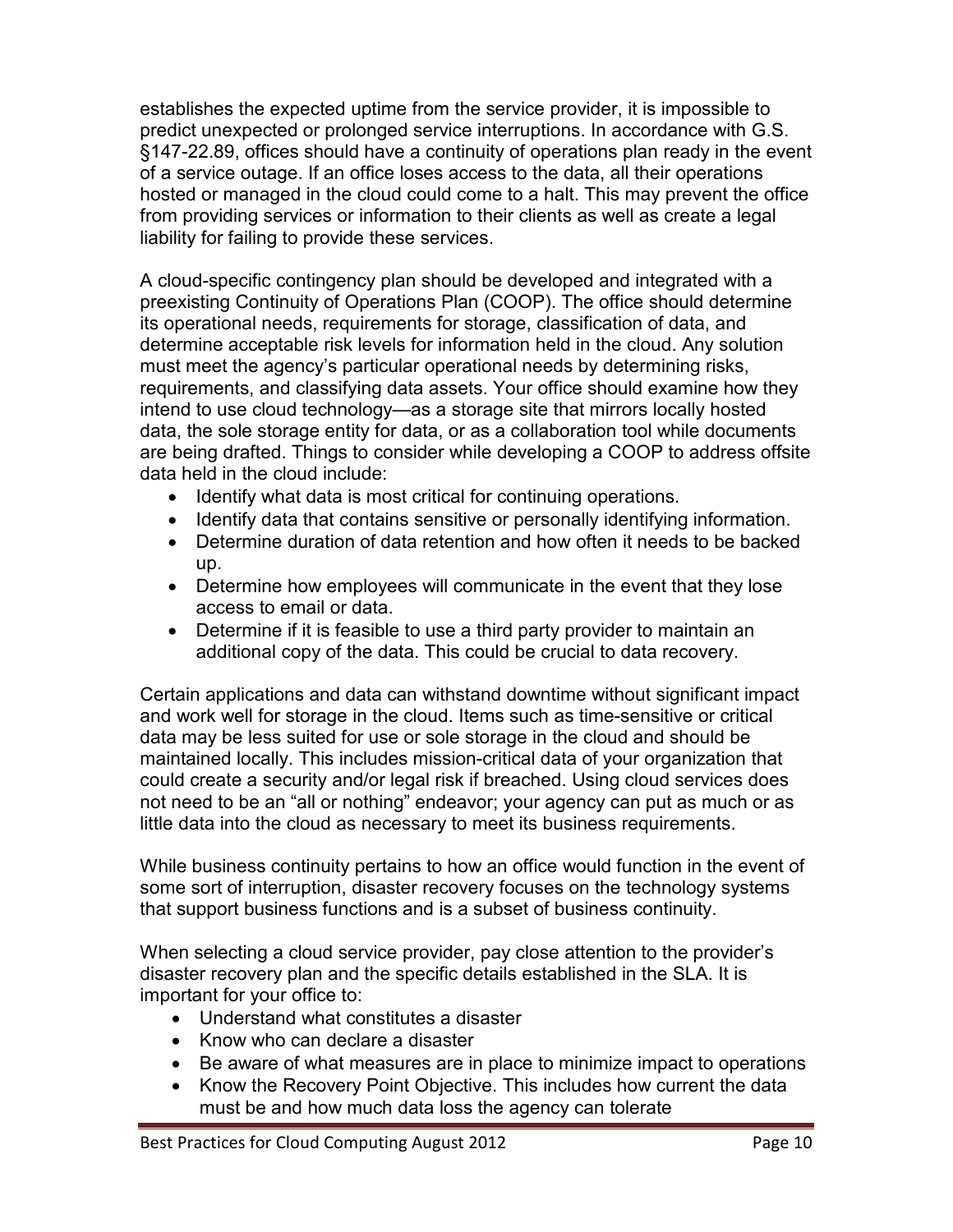• Know the Recovery Time Objective—how quickly the agency needs to be operational after any disaster

All potential providers should detail their service interruption strategies, such as a hybrid in-house/cloud system, disk backups, or off-site data replication. These are important to ensure minimal losses in the event of a disaster.

Testing is a critical element of a disaster recovery plan. This enables potential problems to be identified and addressed before they occur. Testing also provides an opportunity to verify projected recovery times and data integrity in advance of an incident. Continuity of Operation Plans (COOP) should be viewed as "living" documents that must regularly be updated to reflect the current state of system requirements, disaster recovery procedures, organizational structure, and policies of the agency. Your disaster recovery process and procedures should be documented and available in multiple locations.

For more information on developing a disaster recovery plan, the NIST *Contingency Planning Guide for Federal Information Systems* and Michigan's Government Cloud Protection Initiative offer suggestions specifically tailored to government agencies. The Council of State Archivists developed records-related emergency training for state and local governments through the Intergovernmental Preparedness for Essential Records Program (IPER). This information, which includes material related specifically to North Carolina, is available upon request. $^8$  $^8$ 

#### <span id="page-10-0"></span>**7. Costs**

Much of the cloud's appeal stems from the claim that it significantly reduces IT costs, allowing your agency to shift more resources to core functions. While this is the case for many organizations, it is not necessarily always true. Often cloud services contain hidden costs. Most cloud services are based on a subscription model in which the organization pays a subscription fee to the service provider, minimizing upfront costs. However, unanticipated fees may complicate forecasting true service costs. Offices must understand and determine the total cost of operations and fees that may be charged before signing an agreement.

A Return on Investment (ROI) analysis will increase understanding of the true costs associated with adopting cloud services. At minimum, a comprehensive ROI should address hardware savings and possible infrastructure costs, personnel savings associated with reduced IT support, increased organizational efficiency, as well as monthly service provider subscription costs. Beyond the subscription fees, there are often additional charges from the service provider that are often overlooked in the ROI assessment. These include but may not be limited to:

<span id="page-10-1"></span><sup>8</sup> IPER Course Material, *Resources and Assistance in NORTH CAROLINA for topics covered in the IPER courses*, [http://rc.statearchivists.org/Resource-Center/State/NC/IPER-Course-](http://rc.statearchivists.org/Resource-Center/State/NC/IPER-Course-Material.aspx)[Material.aspx.](http://rc.statearchivists.org/Resource-Center/State/NC/IPER-Course-Material.aspx)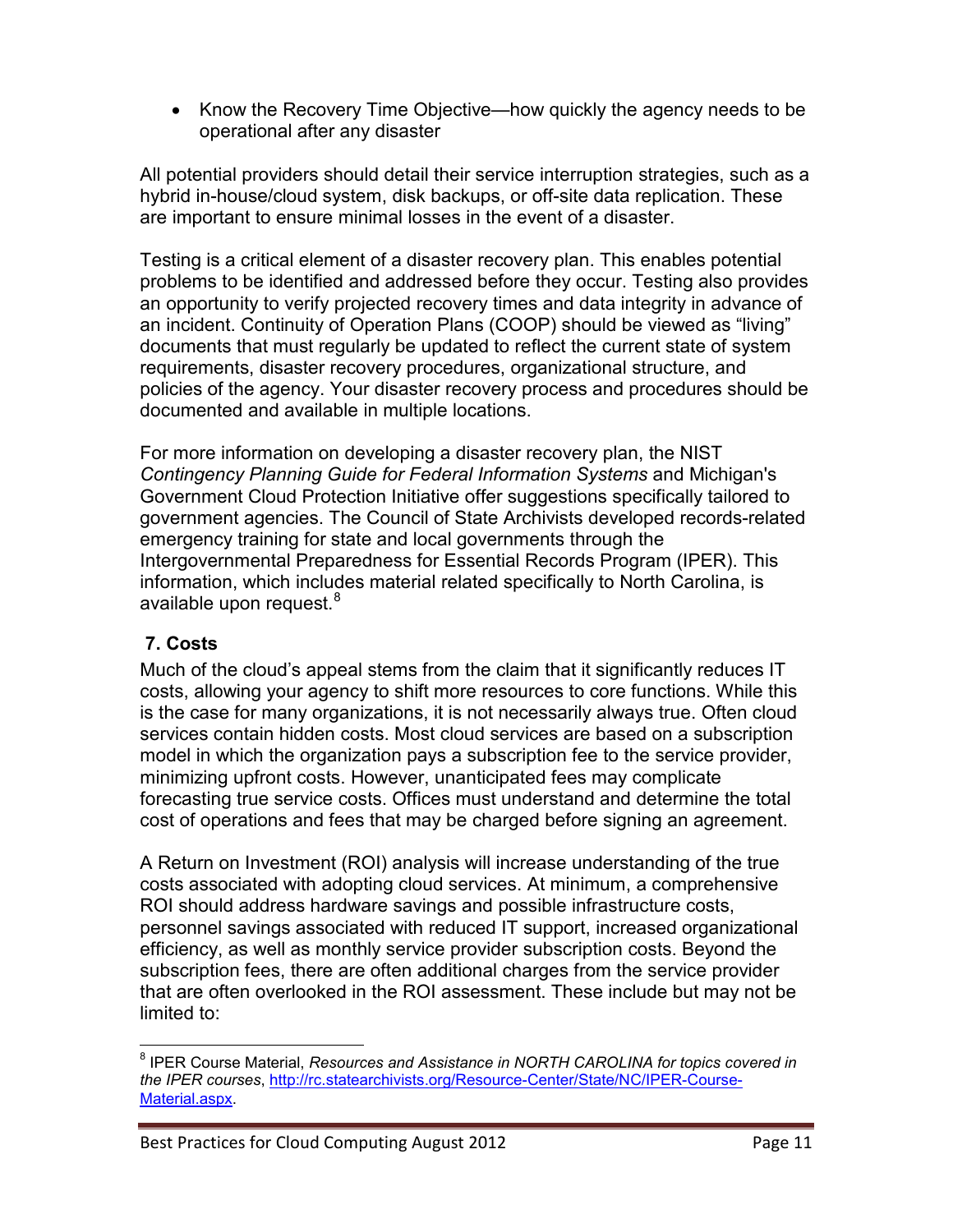- **Migration and download fees**: Service providers often charge for data transfers in and out of the cloud based on the volume of data transferred. Be mindful of upload and download rates. And ask your vendor if rates will vary from year to year or remain constant for the duration of the contract.
- **Software**: Some cloud services may also require you to purchase the software in order to manage your data. Often, vendors sell different configurations of software or "seat licenses." Typically, each person using the software or system requires a license to do so. This can be quite expensive or may limit your use of the product and create inefficiency if only a handful of people can use it. Another popular configuration is "concurrent" licenses. In this model, the buyer purchases a limited number of licenses but those licenses can be shared across several people. When talking with vendors, be sure to ask how you will manage the data in their offering and if that is part of the cost or if that is additional.
- **Integrating applications from multiple vendors**: To use cloud applications with in-house applications you may need to pay for integration. Costs depend on the extent of integration. Integration can be performed by the service provider and typically is an added expense, separate from the initial subscription.
- **Bandwidth** Efficient use of cloud services depends on a fast and reliable network connection. The North Carolina Office of Information Technology Services offers a Wide Area Network (WAN) to any authorized government entity in the state. WAN costs are calculated by use. Larger data will need a bigger "pipe" to get through. Is the existing level of bandwidth used by your agency sufficient to meet your specific cloud computing requirements? If you require greater bandwidth usage in order to use your cloud technology that may require an upgrade, resulting in increased costs.. Be sure to understand the costs before you proceed.
- **Backups**. IT best practices typically include a provision for backups of data. As you consider the "cloud," consider the level of responsibility for the service provider to maintain data backups. Is this service included in the core cost of the agreement? Or is it a feature that must be purchased separately? Determine if there is an initial cost for implementing a backup system and monthly fees for the service.

## <span id="page-11-0"></span>**8. Security and Privacy**

Privacy and security issues must be adequately addressed before adopting cloud services. An understanding of your office's security and privacy requirements will be important in developing a compliant solution. Assessing the terms of service in the SLA is important for deciding if the service will adequately meet your office's needs. As you begin to examine security and privacy requirements, it will be important to consult your IT department.

#### <span id="page-11-1"></span>**9. Removing Data from the Cloud and Avoiding Vendor Lock-in**

It is important to know what will happen to your data upon termination of the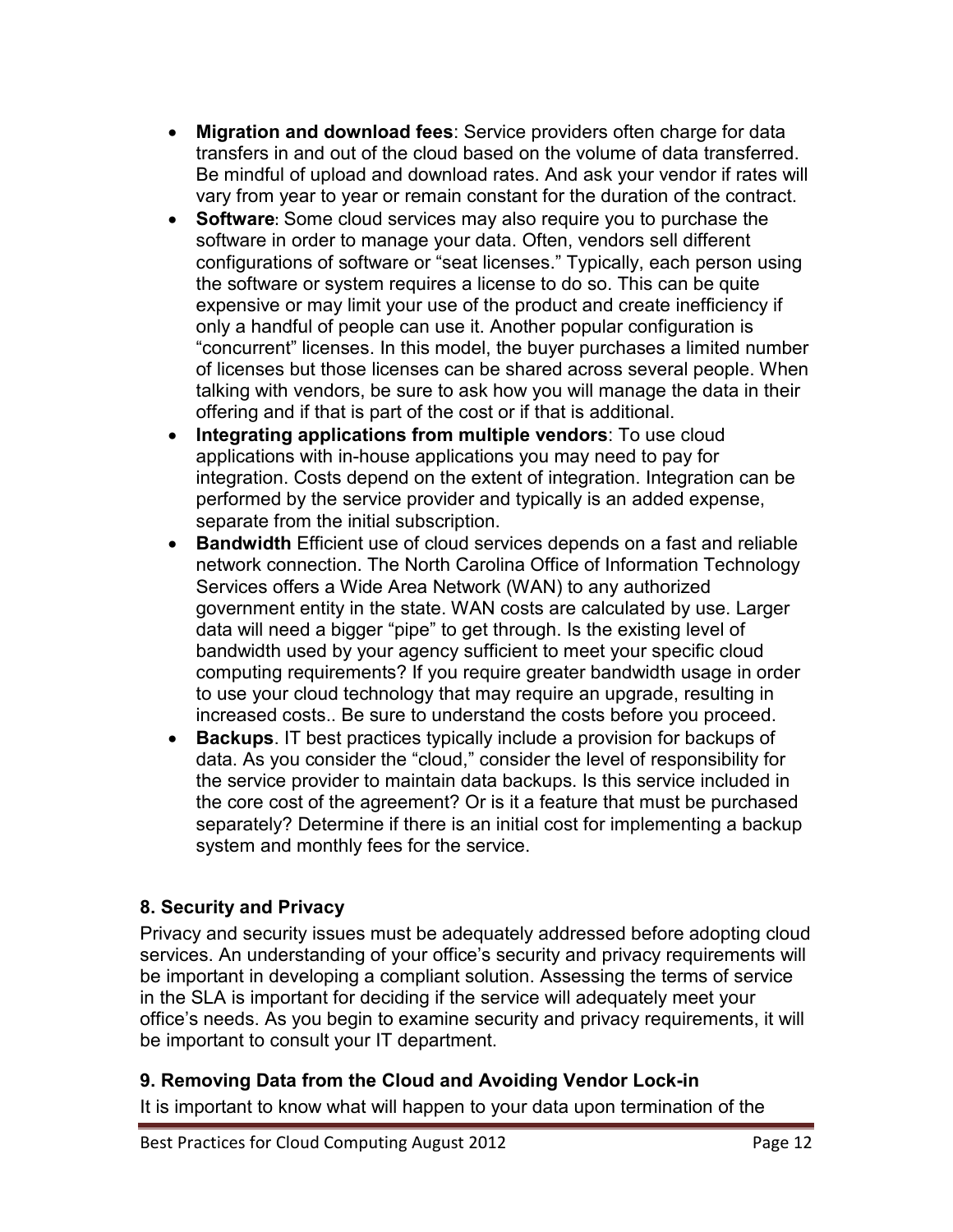contract:

- How can it be retrieved?
- In which form and format?
- If you enhance your data in the cloud, will you also get a copy of that data as well? Or is the agreement solely for the original data?
- Will the service provider be required to keep the data on its systems during a transition period?

A key element to consider is whether or not there will be a charge to extract data from the cloud. Providers typically charge per gigabyte for transferring data in and out of the cloud. So understanding the overall cost before committing to a vendor is important.

As the agency negotiates the Service Level Agreement with a service provider, take the time to clarify your agency's ownership rights of all data that will be stored in the cloud. The SLA should develop provisions for returning or destroying data as directed by the agency, as well as a timeframe for completion. For data that will be returned to the office, protocols for how data is formatted and secured are important to establish. Due diligence and well-informed decisions are the best preventions to lock-in. Negotiating an SLA that clearly articulates the level of portability expected from a provider is crucial, as well as an understanding of who owns the platform, data, and tools. One best practice is to conduct a pilot of both putting data in and extracting data from the cloud. In doing so, you can determine how your agency will best accomplish these tasks.

A similar issue of concern is cloud lock-in. In this situation, the agency is stuck, or locked-in, with their current provider because of the complications and costs of switching to a new vendor. The use of a cloud solution could potentially require buying into the specific protocols, standards, and tools of the provider. This could make future migration costly and difficult. There are three types of cloud lock-in:

- **Data Lock-in:** Can the agency remove its data and if so in what form? Is data returned from the cloud in the same format in which it was uploaded? Can you get everything exported in total or only certain slices or views? What is the cost to extract this data? Is it included or is it a separate fee? Does the data extraction include the log files and analytics? In what format(s) is the data available—proprietary to the software or open?
- **Platform Lock-in:** The platforms built to provide applications and services are typically proprietary and can make migration between providers with different platforms cost prohibitive. Does the provider use a proprietary programming language, data model, or run time environment?
- **Tool Lock-in:** Cloud providers offer a variety of tools to customers. To avoid tool lock-in, you need to ensure a cloud provider's provisioning and monitoring tools are "compatible" with different kinds of infrastructure. Would the use of third party web services from the provider require you to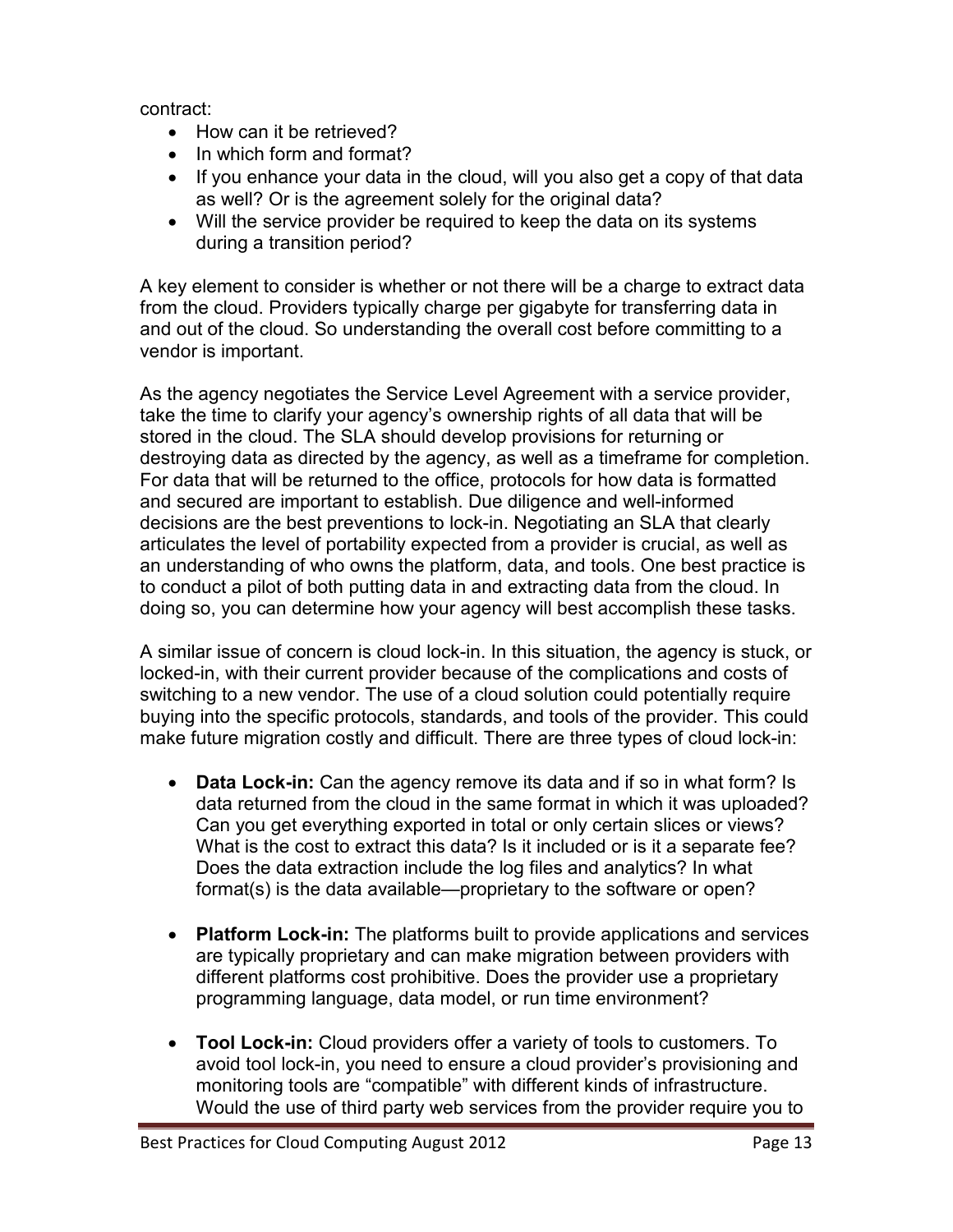<span id="page-13-0"></span>find or build alternatives?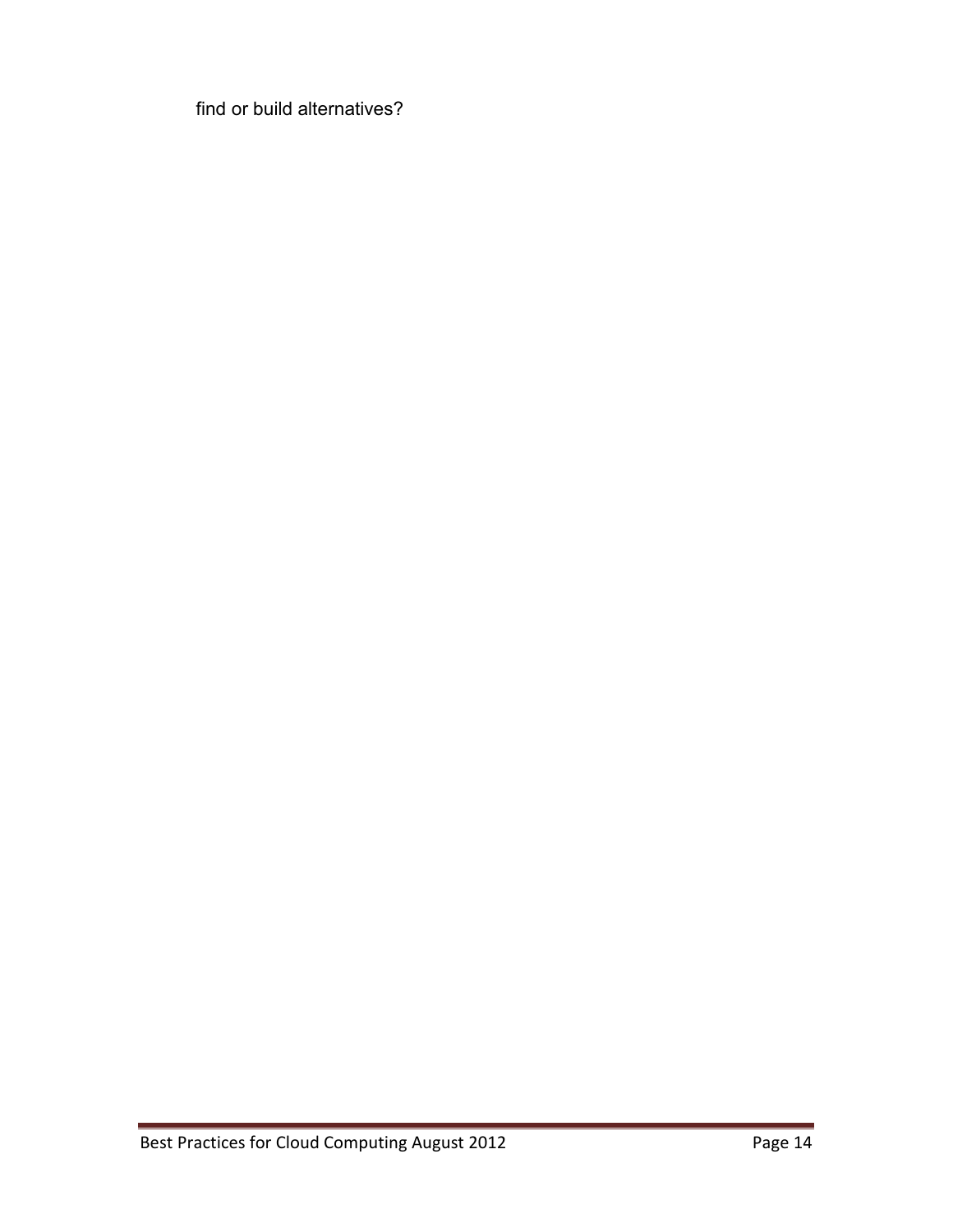## **10. E-Discovery Guidelines**

Electronic Discovery ("E-Discovery") is the legal process of gathering electronic information from each of the parties in a lawsuit.<sup>[9](#page-14-0)</sup> When responding to E-Discovery requests, employees should consult the attorney for his or her state agency or local government. E-Discovery in the cloud presents a new set of challenges as ownership and control, cost, destruction of data, and jurisdictional issues must be considered. Courts generally do not distinguish between *data in possession* and *data under control* for purposes of discovery. In 2011, the North Carolina Rules of Civil Procedure (NCRCP) was amended to address issues related to E-Discovery. It now states that electronically stored information (ESI) and "reasonably accessible" metadata are subject to discovery in civil litigation.<sup>[10](#page-14-1)</sup>

- **Data Ownership and Control:** Data sourced to a cloud system should remain the legal property of the agency. NCRCP 34 establishes the scope of the request as being in the "possession, custody or control of the party upon whom the request is served." While the Service Level Agreement (SLA) should clearly articulate the agency's ownership of data, it should also make clear that if the provider is subpoenaed for documents held in the cloud, the provider may be obligated to provide data based on its possession and custody. Conversely, the agency maintains its responsibility to preserve and produce data that is not in the party's "possession" or "custody," but nonetheless is within its "control."<sup>[11](#page-14-2)</sup>
- **Costs:** The provider may have either enhanced or limited technological capabilities that may impact the cost of preservation and access. For enhanced technologies, a more in-depth search may be required because the data can be searched at little or no cost.
- **Destruction of Data:** Records retention and disposition schedules serve to cut costs for discovery and storage, as well as reduce risk. These schedules allow agencies and offices to destroy records after certain time thresholds have been met. By destroying records in a timely fashion, agencies and offices can save considerable time and money during E-Discovery. However, providers are not necessarily bound to adhere to the agency's retention policy and could inadvertently expose the agency to greater litigation risk by retaining data longer than the records retention schedule proscribes. Conversely, data intended for permanent or longterm retention might be accidentally erased or overwritten by the provider's server, thereby breaking public records law. The SLA should address the provider's obligations, if any, to uphold the agency's retention

<span id="page-14-0"></span> $9$  For more information, see the Department of Cultural Resources guide "Metadata as a Public Record in North Carolina: Best Practices Guidelines for Its Retention and Disposition", November<br>2010 http://www.records.ncdcr.gov/erecords/default.htm.

<span id="page-14-1"></span><sup>2010</sup> **http://www.records.ncdcr.gov/erecords.ncm. 10** Kara Morth Carolina," September 15, 2011 [http://sogweb.sog.unc.edu/blogs/localgovt/?p=5432.](http://sogweb.sog.unc.edu/blogs/localgovt/?p=5432)<br><sup>11</sup> David D. Cross and Emily Kuwahara, *E-Discovery and Cloud Computing: Control of ESI in the* 

<span id="page-14-2"></span>*Cloud*, EDDE Journal 1, (Spring 2010).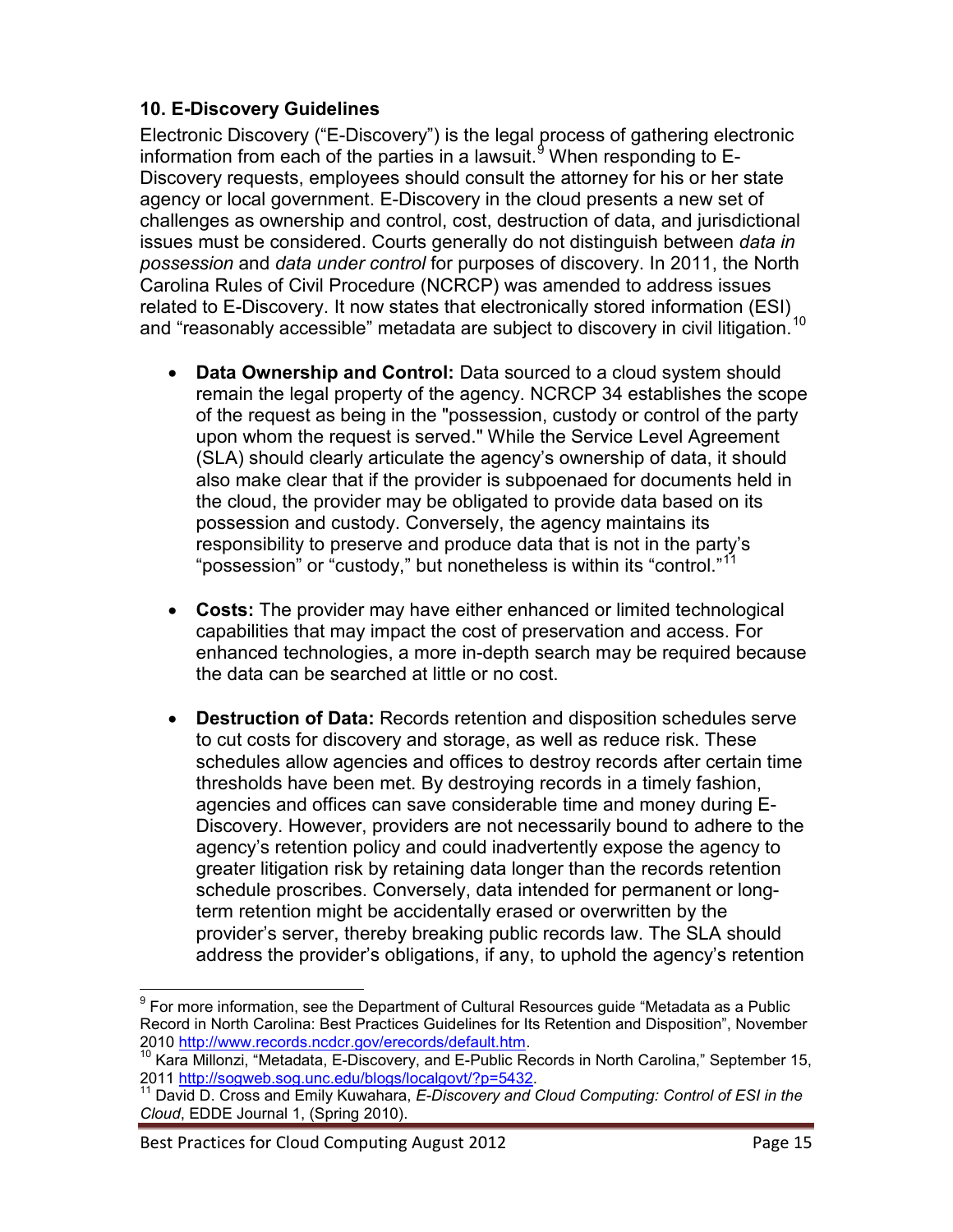policy, as well as measures for recovering data or providing compensation in the case of permanent data loss.

• **Jurisdictional Issues:** The use of cloud services may increase litigation exposure by providing additional areas for jurisdictional determinations. It is important to select a provider who stores data only in jurisdictions where the agency is prepared to defend litigation as cloud servers may be located in other states, federal circuits, or even another country.

In addition to the areas outlined above, the SLA should specify the provider's obligations should the agency become the subject of a subpoena or other legal or governmental request for access. If possible, negotiate with the provider to establish a policy of notification to the agency as soon as the provider receives any request, before they provide access to any data, and to cooperate with the agency's efforts to manage the release of data. It will be extremely important to consult your legal department for assistance with specific questions or advice.

## <span id="page-15-0"></span>**11. Summary**

Despite complicated issues related to cloud computing, with due diligence and foresight, your office can prepare for any challenges. First, understand the obligations and guarantees established in the Service Level Agreement. Second, be prepare to negotiate with a service provider to ensure that the contract fulfills the legal and operational requirements of your agency. This requires knowing the specific requirements and needs of the agency as well as how adoption of cloud solutions can adequately meet these needs. Finally, discuss any decision to use cloud services with other groups in the agency, particularly attorneys and IT, to ensure that legal and technical requirements are met.

Public records produced in the transaction of state business are subject to several North Carolina statutes and executive orders:

- G.S. §132–the Public Records Law,
- G.S. §121–the Archives and History Act.
- G.S. §147.33-89(a).–Business continuity planning
- NCAC 04M.0101–Statement of Purpose of Archives and Records Section
- Executive Order No. 201, Michael Easley, Office of the Governor, "Executive Order No. 201, Continuity of Operations and Continuity of Government Planning."
- Executive Order No. 18, Bev Perdue, Email Retention and Archiving Policy

As such, regardless of where public records physically reside for storage or access, they are subject to the same criteria. If your office is considering moving records into the cloud, externally hosted infrastructure, this document provides guidance on issues impacted by such a decision. As records creators and custodians, state and local employees must ensure that their records are protected if confidential and accessible in the event of litigation or a public records request.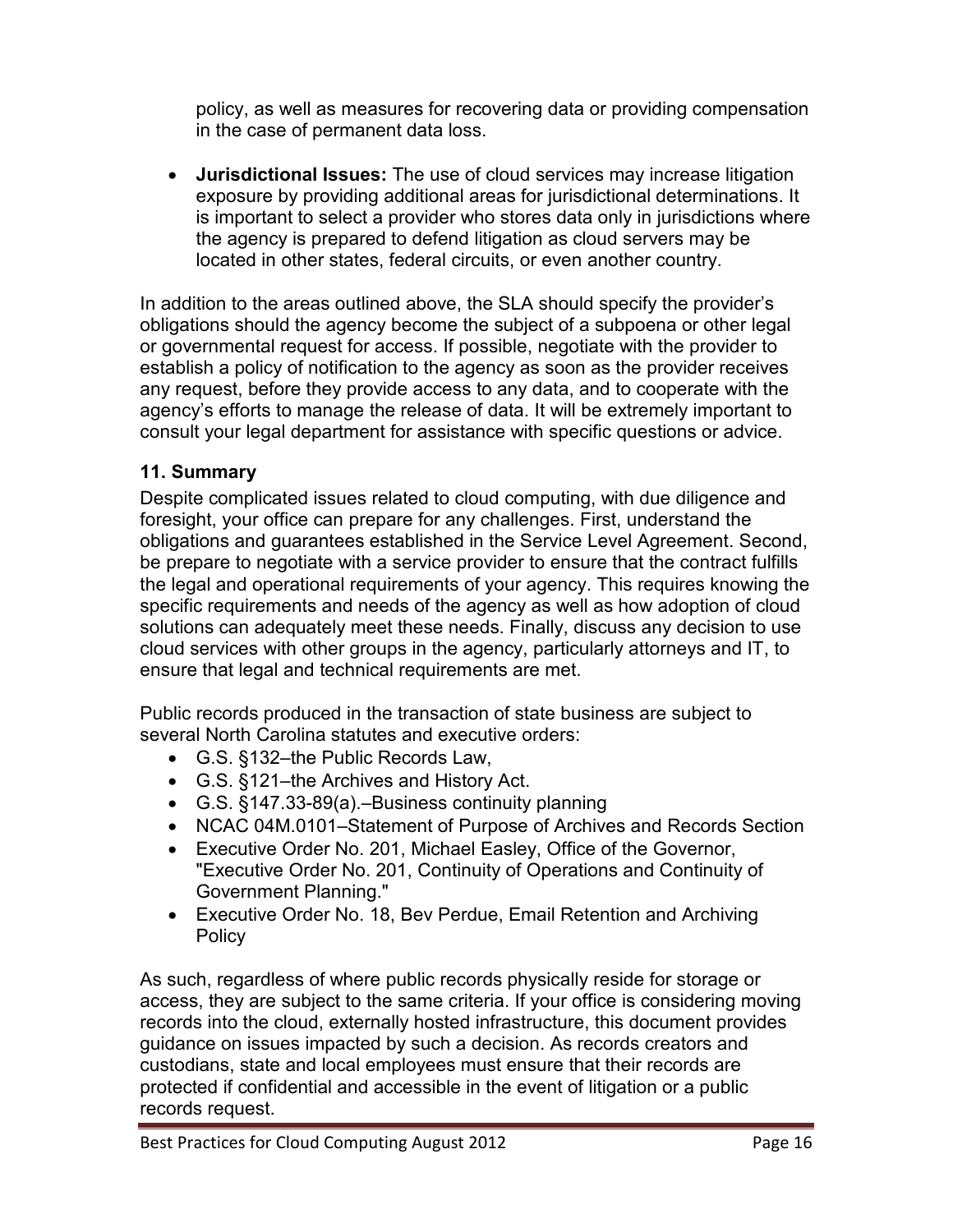#### <span id="page-16-0"></span>**Appendix A: Definitions**

**Continuity of Operations Plan (COOP)**: Provisions for identifying and protecting records, along with implementing a vital records program needed to support the office's essential functions during an emergency situation and to protect the legal and financial rights of citizens.

**Federation**: Ability to bring together services from various cloud vendors to provide a solution.

**Interoperability**: Ability for different clouds to talk to each other.

**Lock-in**: When there is significant cost to switch cloud vendors.

**Migration**: Act of moving from one service provider/vendor to another

**Portability**: Ability to move application, data, tools from one cloud to another.

**Private Cloud**: Services offered over the Internet or over a private internal network only to select users; not available to the general public.

**Public Cloud**: Services offered over the Internet and available to anyone willing to purchase the service.

**Recovery Point Objective (RPO)**: How current the agency's data must be and how much data loss the agency can tolerate.

**Recovery Time Objective (RTO)**: How quickly the agency needs to be operational after any disaster.

**Reliability**: Cloud reliability refers to whether the cloud resources perform consistently within their specifications.

**Return on Investment**: an accounting formula used to obtain an actual or perceived future value of an expense or investment. [12](#page-16-1)

**Scalability**: Ability of the cloud infrastructure to expand and contract to meet shifting user demand. Also referred to as Elasticity.

<span id="page-16-1"></span><sup>&</sup>lt;sup>12</sup> Webopedia, "Webopedia: Everything You Need to Know is Right Here." Accessed July 5, 2012. http://www.webopedia.com/TERM/R/ROI.html.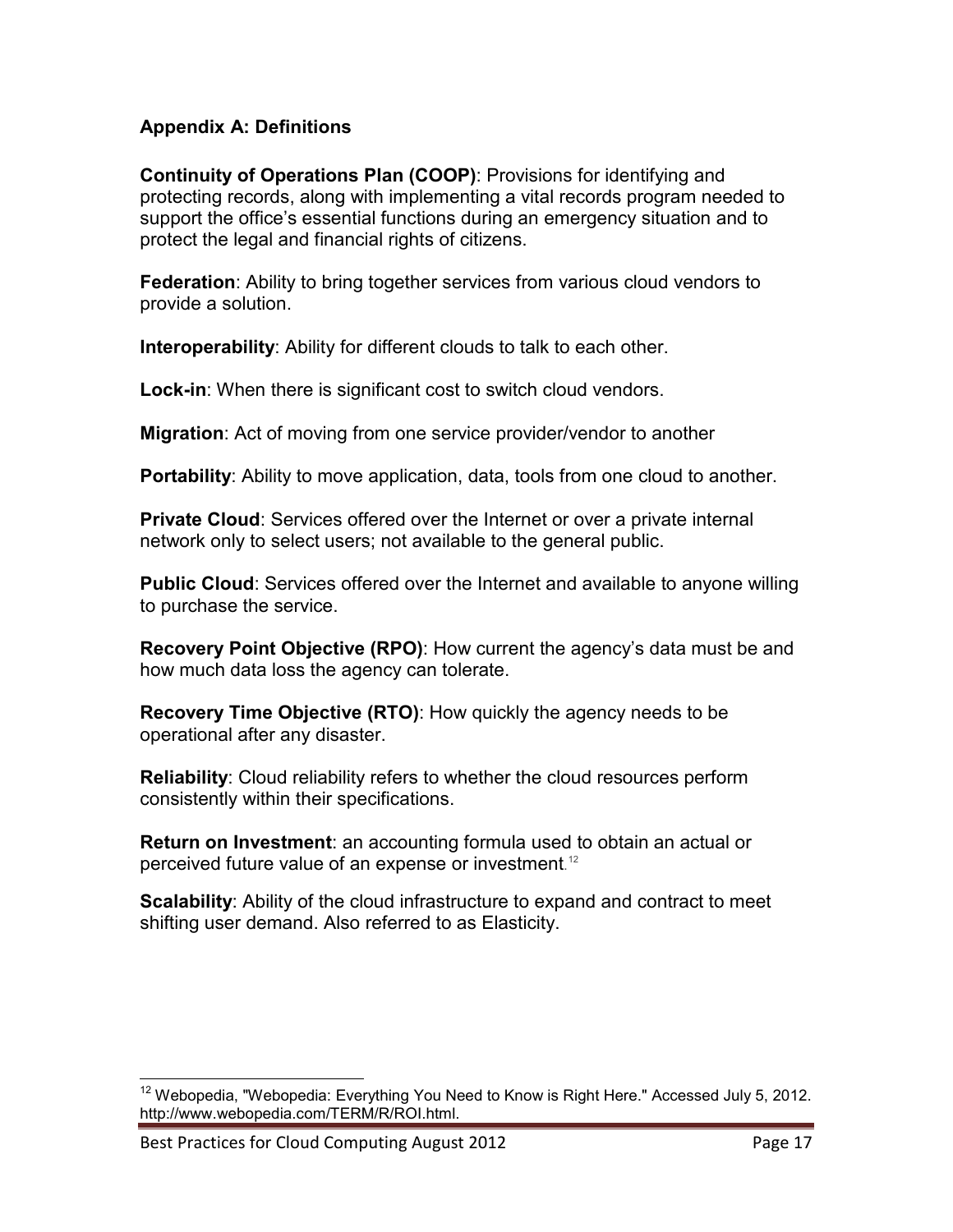#### <span id="page-17-0"></span>**Bibliography**

Council of State Archivists. *Resources and Assistance in North Carolina for topics covered in the IPER courses*. [http://rc.statearchivists.org/Resource-](http://rc.statearchivists.org/Resource-Center/State/NC/IPER-Course-Material.aspx)[Center/State/NC/IPER-Course-Material.aspx](http://rc.statearchivists.org/Resource-Center/State/NC/IPER-Course-Material.aspx)

Cross, David D. and Emily Kuwahara,. *E-Discovery and Cloud Computing: Control of ESI in the Cloud*. EDDE Journal, Vol. 1 No. 2, (Spring 2010).

Curtis, Wendy Butler, et. al, *Cloud Computing: eDiscovery Issues and Other Risk,* Orrick eDiscovery Alerts, (June 2010).

GSA. *Federal Cloud Computing Training*. Info.Apps.Gov, Document Library. August 2009.<http://info.apps.gov/content/document-library>

Minnesota Historical Society*. Preserving State Government Digital Information*. August 2011. http://www.mnhs.org/ndiipp.

*National Institute of Standards and Technology (NIST) Definition of Cloud Computing (Draft).* NIST. January 2011. http://csrc.nist.gov/publications/drafts/800-145/Draft-SP-800-145\_clouddefinition.pdf

National Institute of Standards and Technology (NIST). *NIST Special Publication 800-34, Rev.1, Contingency Planning Guide for Federal Information Systems*. NIST. June 2008.

http://www.nist.gov/manuscript-publication-search.cfm?pub\_id=905266

National Institute of Standards and Technology (NIST). *Draft Cloud Computing Synopsis and Recommendations*. May 2011. http://*csrc.nist.gov/publications/drafts/800-146/Draft-NIST-SP800-146.pdf*

National Institute of Standards and Technology (NIST). *Guidelines on Security and Privacy in Public Cloud Computing*. January 2011. [http://csrc.nist.gov/publications/drafts/800-144/Draft-SP-800-144\\_cloud](http://csrc.nist.gov/publications/drafts/800-144/Draft-SP-800-144_cloud-computing.pdf)[computing.pdf](http://csrc.nist.gov/publications/drafts/800-144/Draft-SP-800-144_cloud-computing.pdf)

National Institute of Standards and Technology (NIST). *US Government Cloud Computing Technology Roadmap Volume II*, Release 1 (Draft). November 2011.

State of North Carolina Office of the State Chief Information Officer. *Statewide Information Security Manual.* June 2011*.*  https://www.scio.nc.gov/Mission/InformationSecurityManual.aspx

The Sedona Conference. *The Sedona Principles: Best Practices Recommendations and Principles for Addressing Electronic Document*